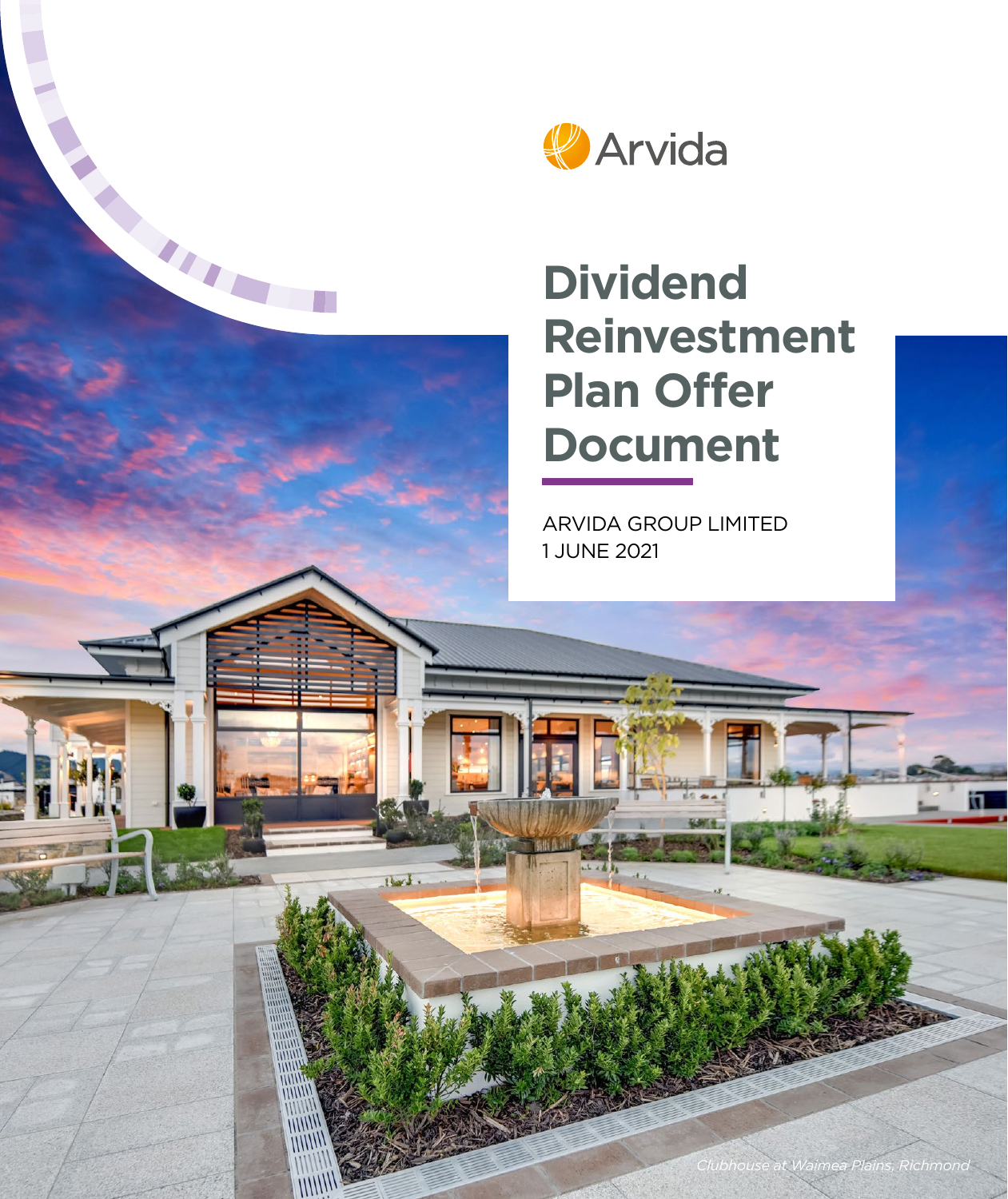This is an important document. If you have any questions or are in any doubt as to what you should do, please contact your solicitor, accountant or financial advisor.

# **Contents**

| $Q+A$                | ス  |
|----------------------|----|
| Terms and conditions | 4  |
| Glossary             | 9  |
| Directory            | 10 |
| Participation form   |    |

# **Arvida Dividend Reinvestment Plan**

The Board of Directors of Arvida Group Limited has approved the establishment of a dividend reinvestment plan which offers you the opportunity to reinvest dividends payable on existing Shares in Additional Shares. The offer of Additional Shares under the Plan is being made in reliance on clause 10 of Schedule 1 of the Financial Markets Conduct Act 2013.

This provides an easy and convenient way for you to increase your investment in Arvida without any brokerage fees.

Participation in the Plan is optional, and you can decide whether to reinvest all, part or none of your cash dividends in Additional Shares. If you decide not to participate, you do not need to do anything, and you will continue to receive all future dividends as cash. If you change your mind regarding participation, you can elect to join the Plan at any time.

This Offer Document explains how the Plan works and has been prepared as at 1 June 2021.

Capitalised terms used in this Offer Document have the meanings set out in the Glossary.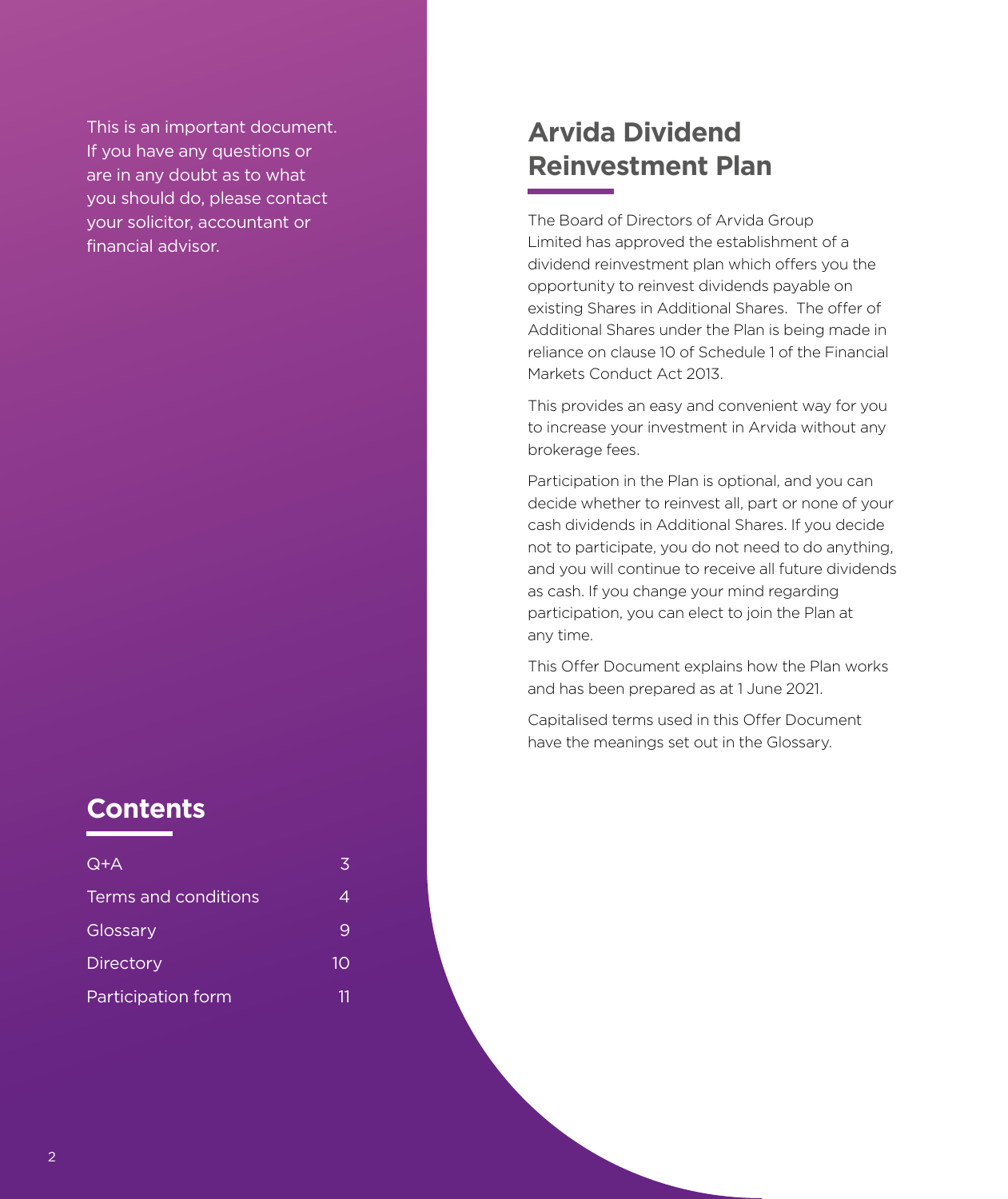# <span id="page-2-0"></span>**Q+A**

# 1. What is the Arvida dividend reinvestment plan?

The Plan enables you to reinvest the net proceeds of dividends payable on your Shares in Additional Shares instead of receiving that distribution in cash.

# 2. Am I eligible to participate?

As at the date of this Offer Document, the Plan is only available to Shareholders who have a New Zealand, Australian or Fiji address on the Arvida share register.

#### 3. How do I participate in the Plan?

Once you have read this Offer Document, you can elect to participate at any time by making an election online at [www.investorcentre.com/nz](http://www.investorcentre.com/nz).

Alternatively, you can send a completed Participation Form, in the form set out at the back of this Offer Document, to the Share Registrar, at the address set out in the Directory.

# 4. What options do I have regarding participating in the Plan?

Participation in the Plan is optional. If you wish to participate in the Plan, you may elect:

- (a) Full participation: Where all of your Shares (including all Shares held both now and any Shares acquired in the future, including where issued or transferred to you under the Plan) will be treated as participating in the Plan for all future dividends to which the Plan applies (unless you vary your participation in the Plan in accordance with the terms and conditions of the Plan).
- (b) Partial participation: Where only the number of Shares nominated by you will participate in the Plan for all future dividends to which the Plan applies (unless you vary your participation in the Plan in accordance with the terms and conditions of the Plan).

You will continue to receive in cash any dividend on any of your Shares which do not participate in the Plan. If you do not wish to participate in the Plan, you are not required to do anything. You will continue to receive in cash any dividends paid on all of your Shares.

# 5. What if I change my mind?

You can join the Plan, vary your participation or withdraw from the Plan at any time online at [www.investorcentre.com/nz](http://www.investorcentre.com/nz) or by sending a completed Participation Form to the Share Registrar. Participation Forms are available online at the website set out above, or from the Share Registrar upon request.

#### 6. How much does it cost?

Participation in the Plan is free and provides you with the ability to acquire Additional Shares free of any brokerage, commission or other transaction costs.

# 7. What price will I pay?

The price of Shares under the Plan will be based upon the volume weighted average sale price of Shares sold on the NZX Main Board over a period of five trading days starting on the "Ex Date" (which is one trading day before the Record Date). The Share price may be subject to a discount set by the Board from time to time. The discount, if any, will be announced by Arvida to Shareholders at the same time the dividend is announced for the relevant period.

#### 8. Can the Plan be changed in the future?

Yes. The Board may change, suspend or cancel the Plan at its sole discretion. If that occurs, notice will usually be given through NZX.

# 9. Can I sell the Shares I acquire under the Plan?

Yes. You can sell Shares acquired under the Plan at any time.

#### 10. Are there any tax implications?

For New Zealand, Australian and Fijian income tax purposes, dividends reinvested in shares under a dividend reinvestment plan are generally treated in the same manner as a cash dividend. It is recommended that each Shareholder contact their professional tax adviser for more information about their specific circumstances. Refer to clause 10 of the terms and conditions set out below.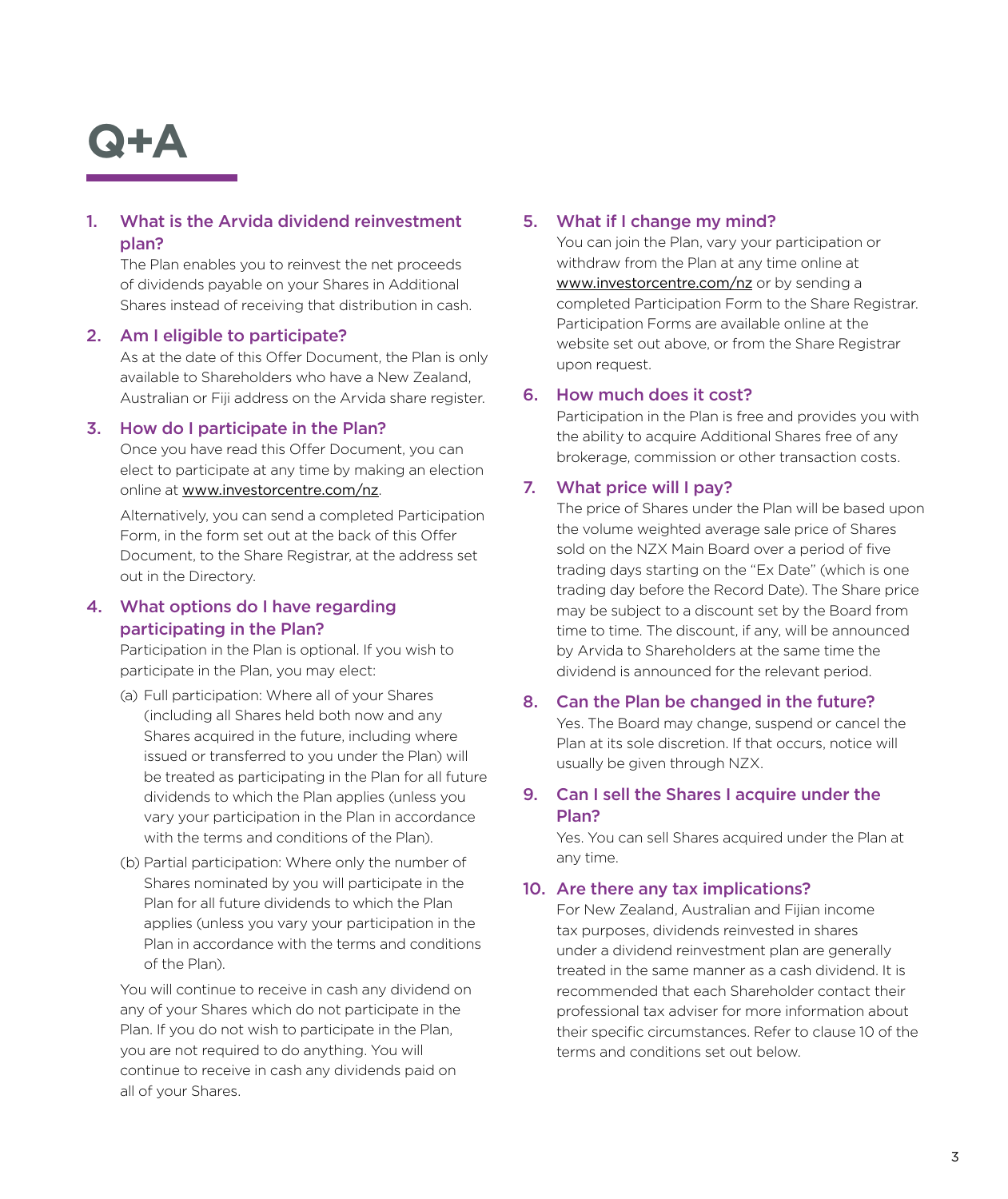# <span id="page-3-0"></span>**Terms and conditions**

# 1. Introduction

This Offer Document contains the terms and conditions of Arvida's dividend reinvestment plan.

Under the Plan, you may elect to reinvest the net proceeds of cash dividends payable or credited on all or some of your fully paid Shares by acquiring Additional Shares.

The Record Date for determining your entitlement to Additional Shares under the Plan is 5.00pm New Zealand time on the date fixed by Arvida for determining entitlements to dividends payable or credited on Shares.

# 2. The Offer

#### 2.1. Offer to Eligible Shareholders

The Plan is available to you if, subject to clauses 2.3 and 2.4, you are the holder of ordinary shares in Arvida.

#### 2.2. Available Options

You may elect to participate in the Plan by exercising one of the following options:

- a) Full participation If you elect full participation, participation in the Plan will apply to all Shares registered in your name on each relevant Record Date.
- b) Partial participation If you elect partial participation, only the number of Shares nominated by you will participate in the Plan. If you nominate a number of Shares in excess of the number of Shares held by you, your application will be deemed to be an application for full participation.

If you do not wish to participate in the Plan, you do not need to do anything. You will continue to receive in cash any dividends paid on all of your Shares.

# 2.3. Overseas Shareholders

Arvida may, in its absolute discretion, elect not to offer participation in the Plan to Shareholders whose registered address is outside New Zealand, Australia or Fiji if Arvida considers that to do so would risk breaching the laws of any other jurisdiction and it would be unduly onerous to ensure compliance with the laws of that jurisdiction.

As at the date of this Offer Document, the Board

has elected not to offer participation in the Plan to Shareholders whose registered address is outside New Zealand, Australia or Fiji. The Board may amend this policy at any time, in its sole discretion.

If you are not resident in New Zealand and you participate in the Plan through a New Zealand resident nominee, you will be deemed to represent and warrant to Arvida that you can lawfully participate in the Plan through your nominee. Arvida accepts no responsibility for determining whether any person is able to participate in the Plan under laws applicable outside New Zealand.

#### 2.4. Exclusion where liens or charges over Shares

If you hold any Shares over which Arvida has a lien or charge, those Shares will not be eligible to participate in the Plan.

# 3. Method of Participation

#### 3.1. Participation Election

To participate in the Plan, you must make a "Participation Election" in one of the following ways:

#### a) Online Election

By visiting the website of the Share Registrar, Computershare Investor Services Limited: [www.investorcentre.com/nz](http://www.investorcentre.com/nz)

#### b) Participation Form

By completing the Participation Form which accompanies this Offer Document in accordance with the instructions on that form and returning it to:

#### By post:

Computershare Investor Services Limited Private Bag 92119 Auckland 1142, New Zealand,

#### By email:

# [drp@computershare.co.nz](mailto:drp%40computershare.co.nz?subject=),

or such other person or address as Arvida may determine from time to time.

You can make an election to participate in the Plan at any time while the Plan is in effect. You can at any time elect to participate by visiting the website of the Share Registrar ([www.investorcentre.com/nz](http://www.investorcentre.com/nz)) or by requesting a Participation Form and Offer Document from the Share Registrar.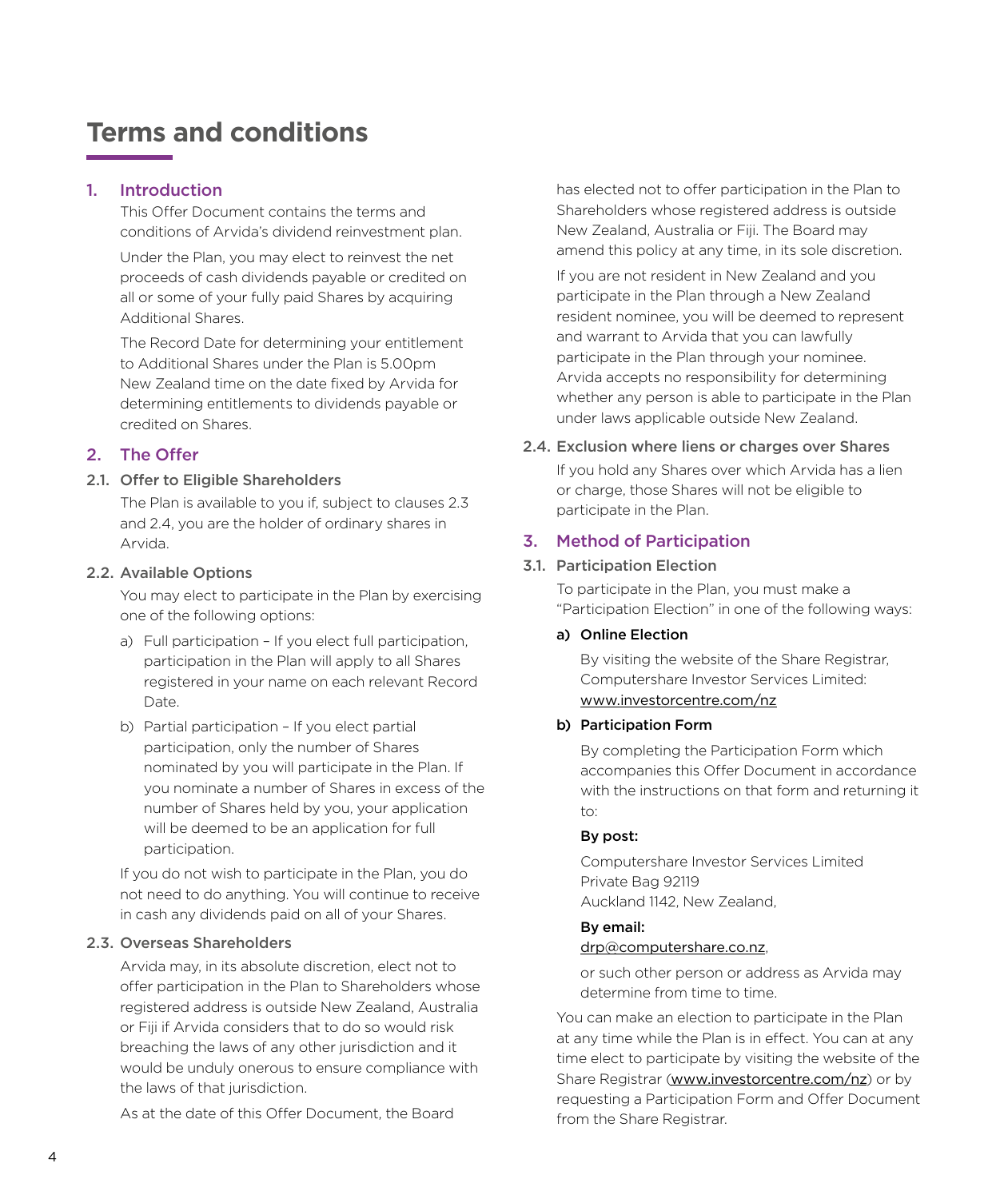If your Participation Election does not indicate your level of participation in the Plan, you will be deemed to have elected full participation if your Participation Election is otherwise correctly completed and, where applicable, signed. Arvida may accept or reject a Participation Election that is not properly completed or, where applicable, signed, and correct any error in, or omission from, a Participation Election.

You must provide a separate Participation Election in respect of each holding of Shares identified by a separate holder number or common shareholder number that you wish to participate in the Plan.

#### 3.2. When participation becomes effective

Participation will be effective as to dividends payable or credited from the first Record Date after receipt by the Share Registrar of a properly completed Participation Election or, if your Participation Election is received after a Record Date but before 5.00pm on an Election Date, from the Record Date immediately preceding that Election Date.

Any Participation Election received after 5.00pm New Zealand time on an Election Date will be effective only from the next dividend.

Your participation in the Plan will continue for all future dividends to which the Plan applies in accordance with these terms and conditions (unless you vary your participation in the Plan in accordance with these terms and conditions).

A Participation Election will not attach to the Shares in respect of which it has been given, but will be personal to the Shareholder giving it.

# 4. Additional Share Entitlement

# 4.1. Formula for calculation of Additional Shares and Strike Price

If you elect to participate in the Plan, the number of Additional Shares to be issued or transferred to you will be calculated in accordance with the following formula:

$$
N = \frac{PS \times D}{\text{Strike Price}}
$$

#### Where:

N is the number of Additional Shares you will receive (with fractional entitlements rounded down to the nearest whole number).

PS is the number of your Participating Shares.

**D** is the net proceeds per Share from Arvida (expressed in cents and fractions of cents,

including any supplementary dividends in respect of Participating Shares payable to non-resident Shareholders but excluding any imputation credits and after deduction of any resident and non-resident withholding (or other) taxes, if any) of cash dividends payable or credited on that Share by Arvida which would otherwise have been payable to you in cash if you had not elected to participate in the Plan.

**Strike Price** is the volume weighted average sale price in New Zealand dollars (expressed in cents and fractions of cents) for a Share calculated on all trades of Shares which took place through the NZX Main Board over the period of five trading days starting on the "Ex Date" (which is one trading day before the Record Date), less a discount (if any) determined by the Board in its absolute discretion.

If no sales of Shares occur during those five trading days, then the volume weighted average sale price will be deemed to be the sale price for a Share on the last on market trade of Shares which took place prior to such trading days as determined by NZX.

The Strike Price may be reasonably adjusted by Arvida to allow for any bonus issue or dividend or other distribution expectation. If, in the opinion of the Board in its sole discretion, any exceptional or unusual circumstances (including any unusual or irregular trades) have artificially affected the Strike Price, Arvida may make such adjustment to that price as it considers reasonable.

Any percentage discount determined by the Board shall be announced by Arvida to NZX at the same time the dividend is announced for the relevant period.

The determination of the Strike Price by the Board, or by some other person nominated by the Board, will be binding on all participants in the Plan.

#### 4.2. Fractional Shares

Where the number of Additional Shares to be acquired by you calculated in accordance with clause 4.1 includes a fraction, the number of Additional Shares to be issued will be rounded down to the nearest whole number of Shares.

Any net proceeds per Share which are not applied to acquire an Additional Share because of the operation of this clause 4.2 will be held to the order of the Participating Shareholder and applied under the Plan on the Participating Shareholder's behalf the next time the Plan operates.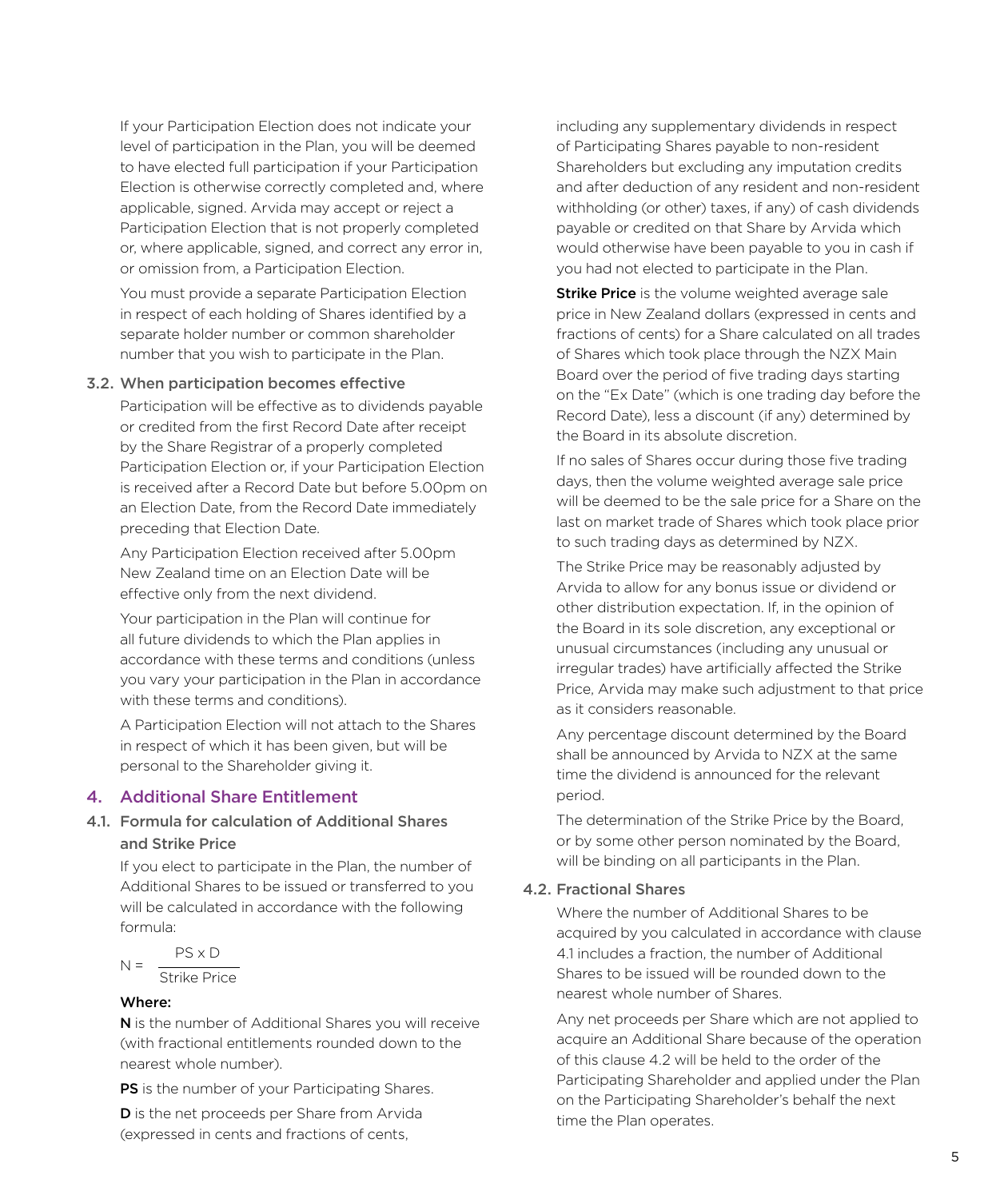If the Participating Shareholder:

- (a) terminates or ceases his or her participation in the Plan, under clause 8.3(b) or 8.4 of this Plan; or
- (b) ceases to be a shareholder of Arvida,

any amount above NZ\$2.00, which at the time is held to the order of the Participating Shareholder under this clause 4.2, will be paid in cash to the Participating Shareholder (or his or her successor in the event of cessation of participation due to the Participating Shareholder's death) on the next dividend payment date. Amounts of NZ\$2.00 or less which are held to the order of the Participating Shareholder at that time will be forfeited.

#### 4.3. Share price information publicly available

Arvida will ensure that, at each time the Strike Price is set under clause 4.1, it will have no information that is not publicly available that would, or would be likely to, have a material adverse effect on the realisable price of the Shares if the information was publicly available.

# 4.4. Compliance with laws, Listing Rules and Constitution

The Plan will not operate to the extent that the issue or transfer of Additional Shares under the Plan would breach any applicable law, the NZX Listing Rules or any provision of the Constitution.

If, for any reason, Arvida cannot or does not issue or transfer you Additional Shares under the Plan in respect of a dividend, the relevant dividend on your Participating Shares will be paid or distributed to you in the same manner as to Shareholders not participating in the Plan.

# 5. Operation of the Plan

#### 5.1. Direction to apply dividend proceeds

By accepting this offer, each Participating Shareholder directs Arvida to apply the net proceeds of every cash dividend to which the Plan applies payable or credited on the Participating Shares held by the Participating Shareholder on the relevant dividend's Record Date as payment for the Additional Shares to be issued to the Participating Shareholder, in accordance with the Plan.

Such direction will continue until the Participating Shareholder or Arvida terminates the Participating Shareholder's participation in the Plan in accordance with these terms and conditions and will not apply during any period which Arvida suspends the Plan or after Arvida has terminated the Plan.

#### 5.2. Additional Shares

Arvida will issue or transfer to you the number of Additional Shares calculated in accordance with clause 4.1 on the day that you would otherwise have been paid a dividend.

#### 5.3. Terms of issue and ranking of Additional Shares

Your Additional Shares will be issued or transferred to you on the terms set out in this Plan, subject to the rights of termination, suspension and modification set out in clause 8. Your Additional Shares will, from the date of issue or transfer to you, have the same rights as and rank equally in all respects with all other Shares on issue as at that date.

#### 6. Source of Additional Shares

Additional Shares may, at the Board's discretion, be:

- a) new Shares issued by Arvida;
- b) existing Shares acquired by Arvida or a nominee or agent of Arvida; or
- c) any combination of new Shares and existing Shares.

# 7. Statement to participating Shareholders

If you elect to participate in the Plan, Arvida or the Share Registrar will send to you, as soon as practicable after each date on which Arvida pays a dividend on Shares (other than a dividend where the Plan does not operate in respect of your Participating Shares), a statement detailing:

- a) the number of your Participating Shares as at the relevant Record Date;
- b) the amount of:
	- (i) your cash dividend reinvested in Additional Shares; and
	- (ii) your dividend paid in cash on the Shares which were not Participating Shares (if applicable);
- c) the amount of any tax deductions or withholdings made in respect of the cash dividend;
- d) the Strike Price and the number of Additional Shares issued or transferred to you under the Plan;
- e) the amount of any imputation or other taxation credits in respect of the cash dividend; and
- f) such other matters required by law with respect to dividends and/or reinvestment.

# 8. Termination, suspension and modification

8.1. Termination, suspension or modification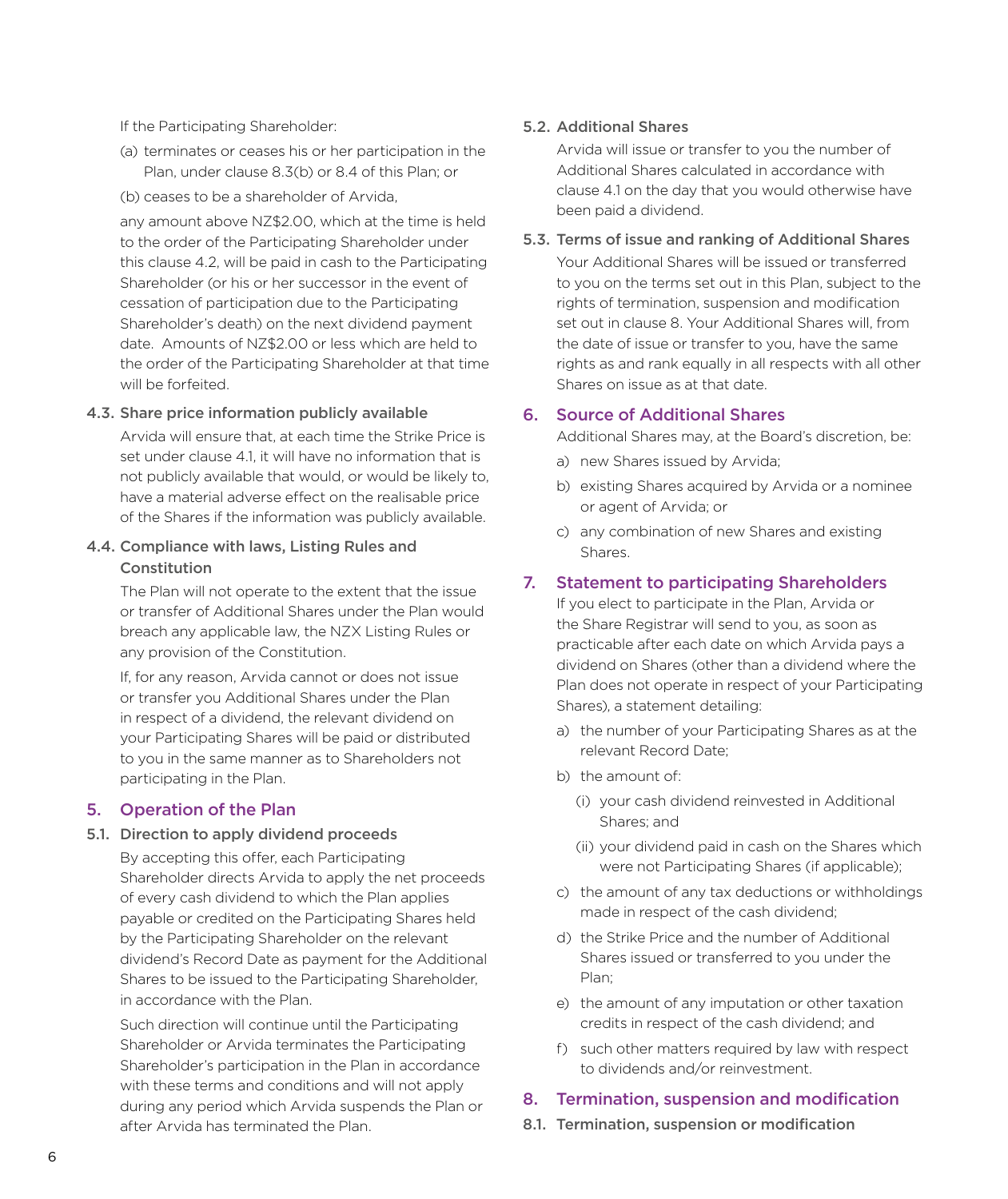The Board may at any time in its sole discretion:

- a) terminate, suspend or modify the Plan. If the Plan is modified, your Participation Election will be deemed to be a Participation Election under the Plan as modified unless that Participation Election is withdrawn or varied by you in accordance with clause 8.3;
- b) resolve that participation will not apply in whole or part to any dividend and that the balance of the dividend (as the case may be) will be paid in cash;
- c) resolve, in the event of the subdivision, consolidation or reclassification of the Shares into one or more new classes of Shares, that a Participation Election will be deemed to be a Participation Election in respect of the Shares as subdivided, consolidated or reclassified unless such Participation Election is subsequently withdrawn or varied in accordance with clause 8.3;
- d) resolve that a Participation Election will cease to be of any effect;
- e) resolve that Additional Shares may be acquired at a discount to the market price of Shares in accordance with clause 4.1;
- f) determine that Shareholders in specific jurisdictions outside New Zealand, Australia and Fiji may participate in the Plan; or
- g) determine that the Plan may be underwritten on such terms as agreed between Arvida and an underwriter.

# 8.2. Prior notice

Notice of any termination, suspension or modification of the Plan under clause 8.1 will be given by way of an announcement to NZX. Notwithstanding the above, Arvida may at any time, without the need for any notice:

- a) terminate, modify or suspend the Plan to comply with the Constitution, the NZX Listing Rules or any applicable law; and
- b) make minor amendments to the Plan where such amendments are of an administrative or procedural nature.

# 8.3. Variation or termination by you

You may at any time:

a) increase or decrease the number of your Participating Shares by making a new

Participation Election in accordance with clause 3.1; or

b) terminate your participation in the Plan by written notice to the Share Registrar or by visiting the website of the Share Registrar.

Such variation or termination will take effect from the first Record Date after receipt by the Share Registrar of the new Participation Election or the termination notice, as the case may be or, if your new Participation Election or termination notice is received after a Record Date but before 5.00pm on an Election Date, from the Record Date immediately preceding that Election Date.

# 8.4. Death of Shareholder

If a Participating Shareholder dies, participation in the Plan by that Participating Shareholder will cease on receipt by the Share Registrar of a notice of death in a form acceptable to the Share Registrar. Death of one of two or more joint Participating Shareholders will not automatically terminate participation in the Plan.

# 9. Reduction or termination of participation where no notice given

# 9.1. Dispositions where partial participation If you elect to participate in the Plan in respect of some but not all your Shares and you dispose of some of your Shares then, unless you notify the

Share Registrar otherwise in writing:

- a) the Shares disposed of will be deemed to be Shares which are not Participating Shares; and
- b) if the number of Shares disposed of is greater than the number of your Shares which are not Participating Shares, the balance will be attributed to Participating Shares, at which point you will be fully participating in the Plan pursuant to Clause 2.2 (a).

# 9.2. Partial dispositions where full participation

If you elect full participation in the Plan and you dispose of part of your holding of Shares, the Plan will only apply in respect of the number of Shares held by you on each relevant Record Date following that disposal.

# 9.3. Dispositions of all Shares

If you dispose of all of your holding of Shares, you will be deemed to have terminated participation in the Plan from the date the Share Registrar registers a transfer of those Shares.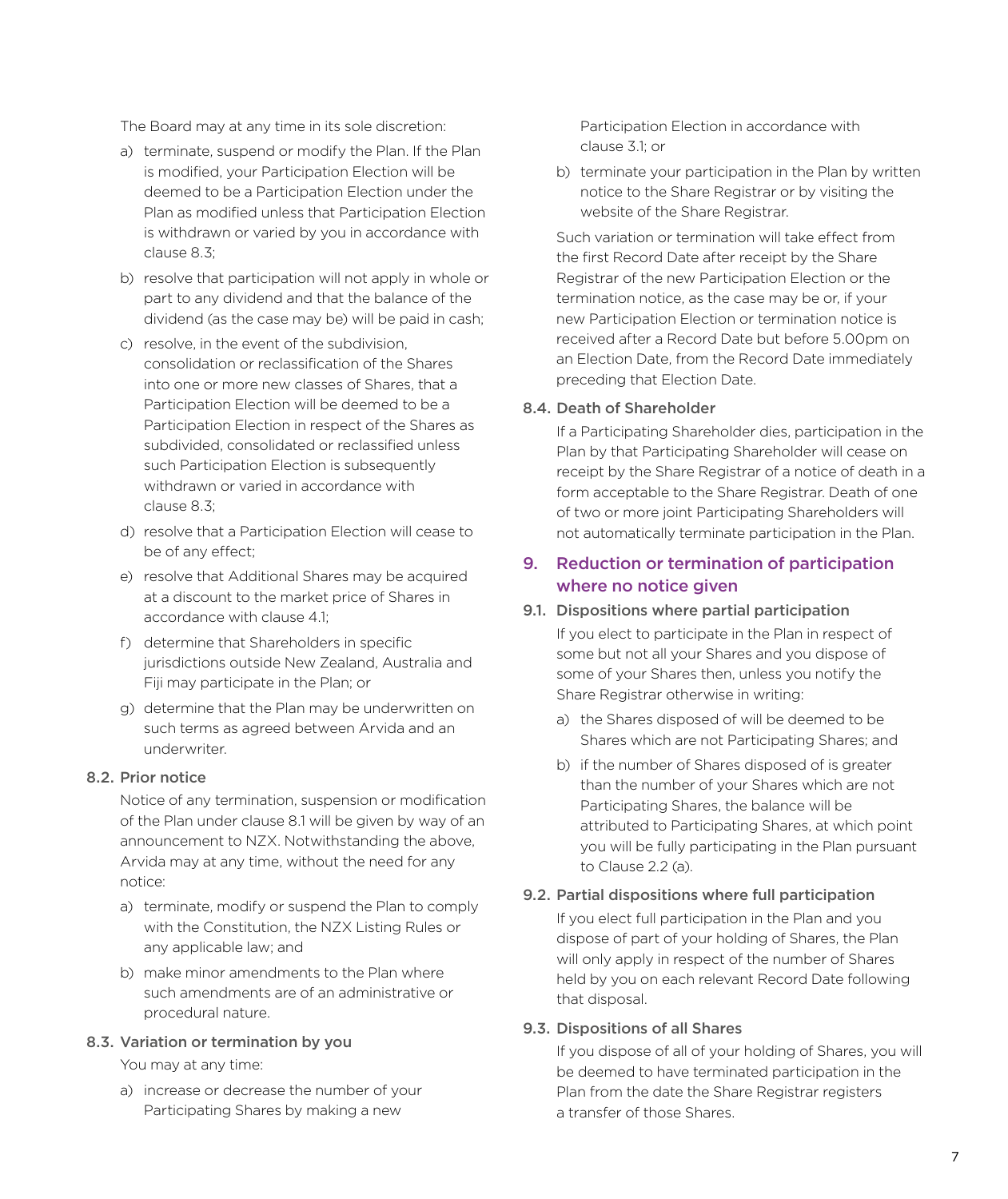# 10. Taxation

The statements below in relation to taxation reflect the New Zealand tax law as at the date this Offer Document was prepared, and, as such, are subject to any change in New Zealand taxation laws.

#### 10.1 New Zealand Shareholders

For New Zealand tax purposes, if you reinvest the net proceeds of your cash dividends to acquire Additional Shares, you should be treated in the same way as if you had not participated in the Plan. This means that if you participate in the Plan, you should derive dividend income of the same amount that you would have derived had you not participated in the Plan.

The taxation summary above is based on New Zealand taxation laws as at the date of this Offer Document and is, of necessity, general. It does not take into account your individual circumstances and the specific tax consequences of your participation or non-participation in the Plan, which may vary considerably. You should not rely on this general summary but should seek your own tax advice. Arvida does not accept any responsibility for the financial or taxation effects of your participation or non-participation in the Plan.

# 10.2. Other non-resident Shareholders

Where the dividend is paid to non-New Zealand resident Shareholders, it will be subject to NRWT which is deducted at source by Arvida (and therefore reduces the amount applied to purchase or subscribe for Additional Shares).

The rate at which NRWT is imposed will depend on the extent to which imputation credits are attached to a dividend and whether the Shareholder is tax resident in a country which has entered into a tax treaty with New Zealand. Generally, NRWT is deducted at the rate of:

- a) 15%, or 0% if the tax rate applicable after applying any relevant tax treaty would be less than 15%, to the extent that a dividend is fully imputed; or
- b) 30%, or the tax rate applicable after applying any relevant tax treaty, to the extent that a dividend is not fully imputed.

Depending on the extent to which a dividend is imputed, the impact of NRWT may effectively be mitigated by Arvida paying a supplementary dividend in addition to the dividend paid to all Shareholders.

# 11. Costs

You will not be charged for participation or withdrawal from the Plan. No brokerage or commission costs will be incurred in respect of the acquisition of Additional Shares.

# 12. Stock exchange quotation

Arvida will apply for quotation of the Additional Shares which may be issued under the Plan on the NZX Main Board.

It is expected that such Additional Shares will be quoted on the NZX Main Board on the completion of allotment procedures. However, NZX does not accept any responsibility for any statement in this Offer Document.

# 13. NZX Listing Rules

This Plan is subject to the NZX Listing Rules and in the event of any inconsistency between the Plan and the NZX Listing Rules, the NZX Listing Rules will apply.

# 14. Information for Australian and Fijian **Shareholders**

In respect of Australian Shareholders, the offer of Additional Shares under the Plan does not require disclosure for the purposes of section 706 of the Corporations Act 2001 (Cth.).

Australian and Fijian resident Shareholders should note that Arvida is not licenced to provide financial product advice in relation to the Additional Shares offered under the Plan, and this Offer Document does not constitute financial product advice. Shareholders should contact their professional advisers if they have questions about how the Plan will apply to them. There is no cooling-off regime that applies in respect of the issue of Shares under the Plan.

# 15. Governing law

This Offer Document, the Plan and its operation will be governed by the laws of New Zealand.

# 16. Other information

You may obtain, free of charge, Arvida's most recent annual report and financial statements (and any auditor's report on those financial statements) by contacting Arvida at the address set out in the Directory.

Alternatively, you may download these documents from Arvida's website: [www.arvida.co.nz](http://www.arvida.co.nz)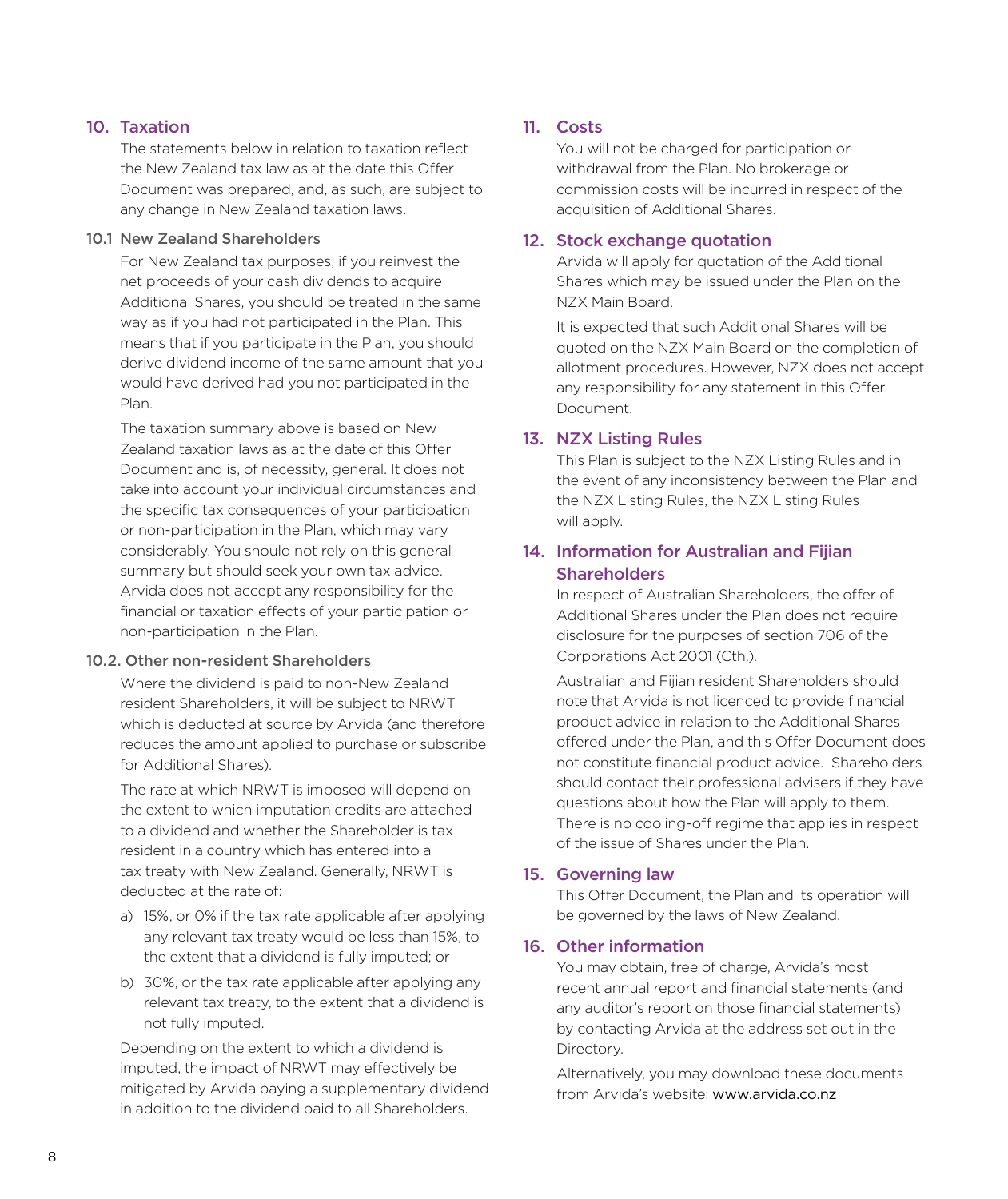# <span id="page-8-0"></span>**Glossary**

| <b>Additional Shares</b>         | means the additional Shares to be issued or transferred to Participating<br>Shareholders pursuant to the Plan.                                                     |
|----------------------------------|--------------------------------------------------------------------------------------------------------------------------------------------------------------------|
| Arvida                           | means Arvida Group Limited                                                                                                                                         |
| <b>Board</b>                     | means the board of directors of Arvida.                                                                                                                            |
| Constitution                     | means the constitution of Arvida.                                                                                                                                  |
| <b>Election Date</b>             | means, in respect of each Record Date, the first trading day after that Record<br>Date or such later date set by the Board and advised to the NZX Main Board.      |
| <b>NZX</b>                       | means NZX Limited.                                                                                                                                                 |
| <b>NZX Listing Rules</b>         | means the listing rules of NZX from time to time.                                                                                                                  |
| <b>NZX Main Board</b>            | means the main board equity security market operated by NZX.                                                                                                       |
| <b>Offer Document</b>            | means this booklet which sets out the terms and conditions of the Plan.                                                                                            |
| <b>Participating Shareholder</b> | means a Shareholder who has validly elected to participate in the Plan.                                                                                            |
| <b>Participating Shares</b>      | means the Shares held by a Participating Shareholder in respect of which the<br>Participating Shareholder has validly elected to participate in the Plan.          |
| <b>Participation Election</b>    | means your election to participate in the Plan, made in one of the ways specified<br>in clause 3.1 of this Offer Document.                                         |
| <b>Participation Form</b>        | means the participation form accompanying this Offer Document or available<br>from the Share Registrar.                                                            |
| Plan                             | means Arvida's dividend reinvestment plan established by the Board on the<br>terms and conditions set out in this Offer Document, as amended from time to<br>time. |
| <b>Record Date</b>               | means 5.00pm New Zealand time on the date fixed by Arvida for determining<br>entitlements to dividends payable or credited on Shares.                              |
| <b>Share Registrar</b>           | means Computershare Investor Services Limited.                                                                                                                     |
| Shareholder                      | means a holder of one or more Shares from time to time.                                                                                                            |
| <b>Shares</b>                    | means fully paid ordinary shares in Arvida.                                                                                                                        |
| <b>Strike Price</b>              | means the price at which Additional Shares will be issued to Participating<br>Shareholders, calculated in accordance with clause 4.1 of this Offer Document.       |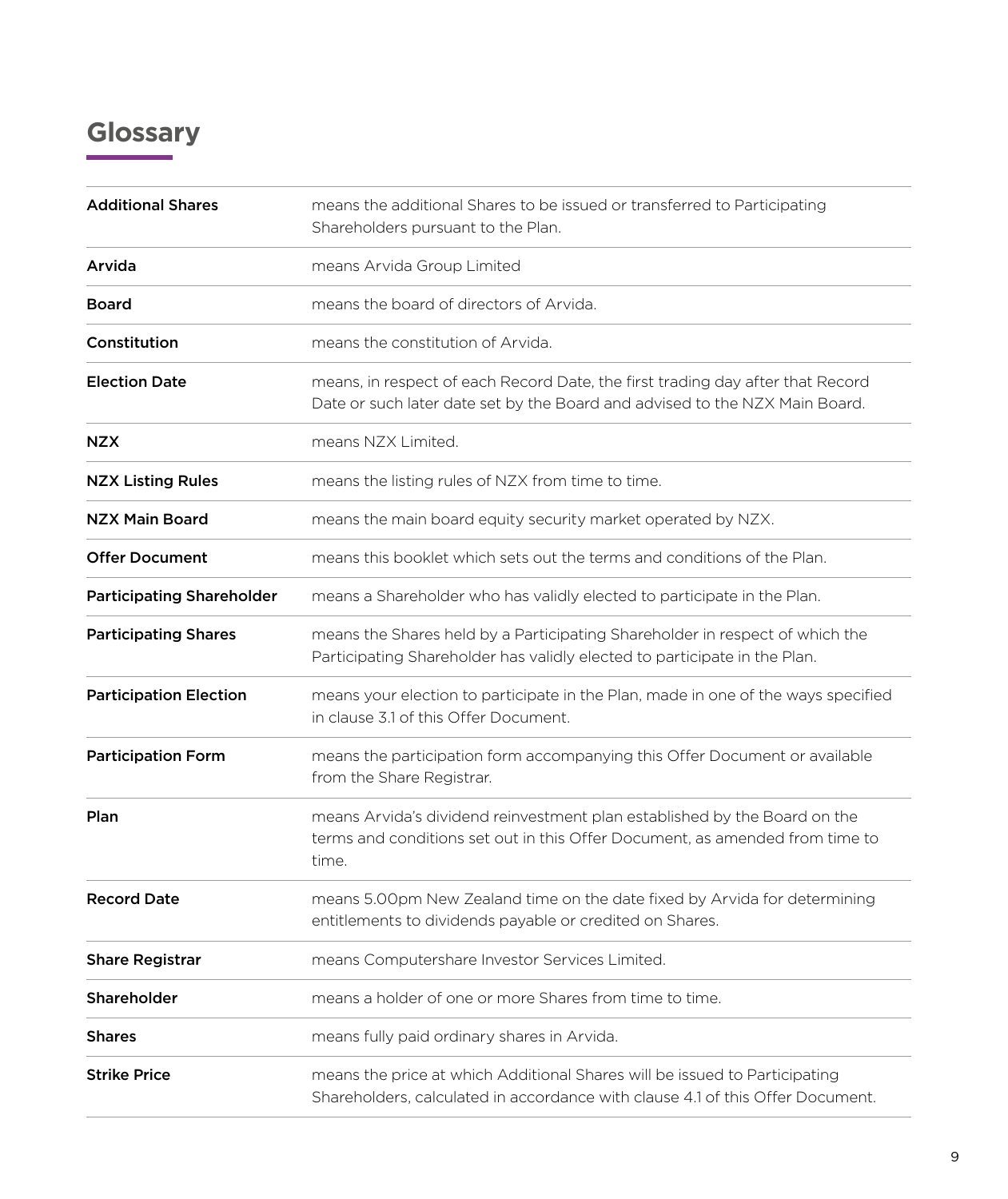# <span id="page-9-0"></span>**Directory**

# Arvida Group Limited

PO Box 90217 Victoria Street West Auckland 1142 Level 1, 39 Market Place Auckland Central Auckland 1010

Phone: 0800 278 432 Email: [info@arvida.co.nz](mailto:info%40arvida.co.nz?subject=)

# Share Registrar

Computershare Investor Services Limited Private Bag 92119 Victoria Street West Auckland 1142 New Zealand Level 2, 159 Hurstmere Road Takapuna Auckland 0622 New Zealand

Phone: +64 9 488 8777 Email: [drp@computershare.co.nz](mailto:drp%40computershare.co.nz?subject=)

# Legal Advisers

Chapman Tripp Level 5, PwC Centre 60 Cashel Street Christchurch 8013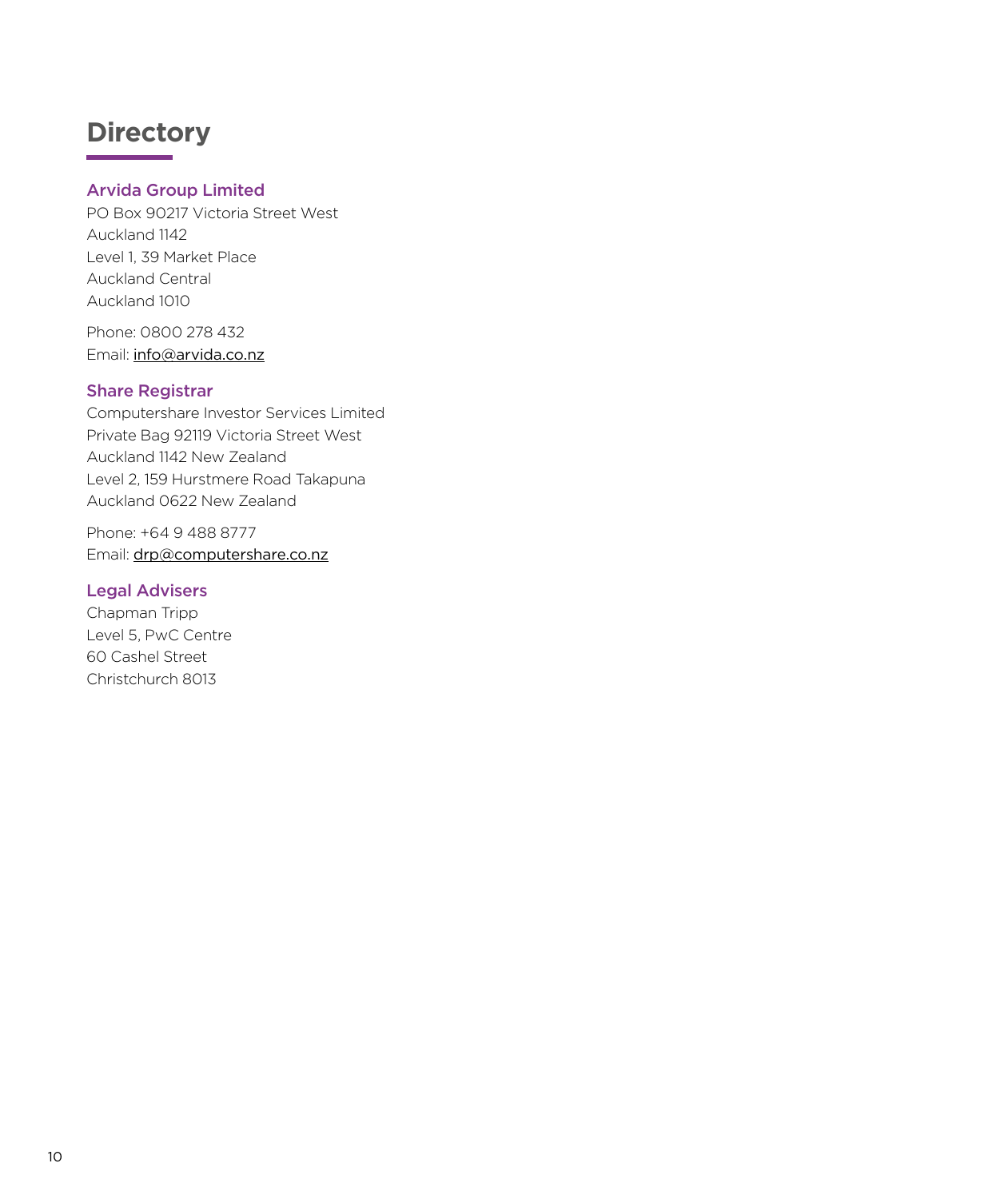# <span id="page-10-0"></span>**Participation form**

# Arvida Group Limited – Dividend Reinvestment Plan

# Do not complete this form if you wish to continue to receive in cash any dividends declared in respect of all of your Shares in Arvida Group Limited ("Arvida").

Arvida has a dividend reinvestment plan (the "Plan"). Full details of the Plan are set out in the Offer Document dated 1 June 2021. Capitalised terms not defined in this Participation Form have the meaning given to those terms in the Glossary of the Offer Document.

If you wish to reinvest all or part of your Arvida dividends under the Plan, complete and return this form in the enclosed reply-paid envelope or email the completed form to [drp@computershare.co.nz](mailto:drp%40computershare.co.nz?subject=).

Alternatively, you may make your Participation Election or vary an existing Participation Election online by visiting [www.investorcentre.com/nz](http://www.investorcentre.com/nz).

Note: Applications received from non-New Zealand resident Shareholders will only be accepted if permitted by the laws in force in the jurisdiction of that non-New Zealand resident Shareholder.

| $\textbf{Name(s):} \label{def:1} \vspace{-0.1cm} \begin{minipage}[t]{0.9\linewidth} \centering \vspace{-0.1cm} \includegraphics[width=0.9\linewidth]{figures/0.1cm} \includegraphics[width=0.9\linewidth]{figures/0.1cm} \includegraphics[width=0.9\linewidth]{figures/0.1cm} \includegraphics[width=0.9\linewidth]{figures/0.1cm} \includegraphics[width=0.9\linewidth]{figures/0.1cm} \includegraphics[width=0.9\linewidth]{figures/0.1cm} \includegraphics[width=0.9\linewidth]{figures/0.1cm} \includegraphics[width=0.9\linewidth]{figures/0.1cm} \includegraphics[width=0.9\linewidth]{figures/0.1$ |  |
|-----------------------------------------------------------------------------------------------------------------------------------------------------------------------------------------------------------------------------------------------------------------------------------------------------------------------------------------------------------------------------------------------------------------------------------------------------------------------------------------------------------------------------------------------------------------------------------------------------------|--|
|                                                                                                                                                                                                                                                                                                                                                                                                                                                                                                                                                                                                           |  |
|                                                                                                                                                                                                                                                                                                                                                                                                                                                                                                                                                                                                           |  |
| In terms of Arvida's dividend reinvestment plan, I/we wish to participate in the Plan and request:                                                                                                                                                                                                                                                                                                                                                                                                                                                                                                        |  |

(Choose one option only):

a) Full participation in the Plan for all my Shares I may hold from time to time

# OR

b) Partial participation in the Plan, for the number of Shares stated.

Please specify number of Shares: ...............................................................................................................................................................................

Joint holders must each sign. Companies must execute by an authorised officer or attorney. If signed by an attorney, a certificate of non-revocation must accompany this form, and the relevant authority must either have been provided previously to the Share Registrar or accompany this form.

I/We acknowledge that I/we have received and read a copy of the Offer Document. I/We agree to be bound by the terms and conditions of the Plan set out in the Offer Document dated 1 June 2021 and this form. I/We hereby direct that the net proceeds of all cash dividends I am/we are entitled to be paid or credited in respect of my/our Participating Shares be applied towards the purchase of Additional Shares in accordance with the Plan.

# Signature of Shareholder(s):

| )ate: |  |
|-------|--|
| Date: |  |
| )ate: |  |

Participation will commence on the first Record Date after receipt by the Share Registrar of your correctly completed Participation Election or, if your Participation Election is received after a Record Date but before 5.00pm on an Election Date, from the Record Date immediately preceding that Election Date.

Participation will continue to apply until varied or terminated in accordance with the terms and conditions of the Plan or until the Plan is terminated or suspended by Arvida.